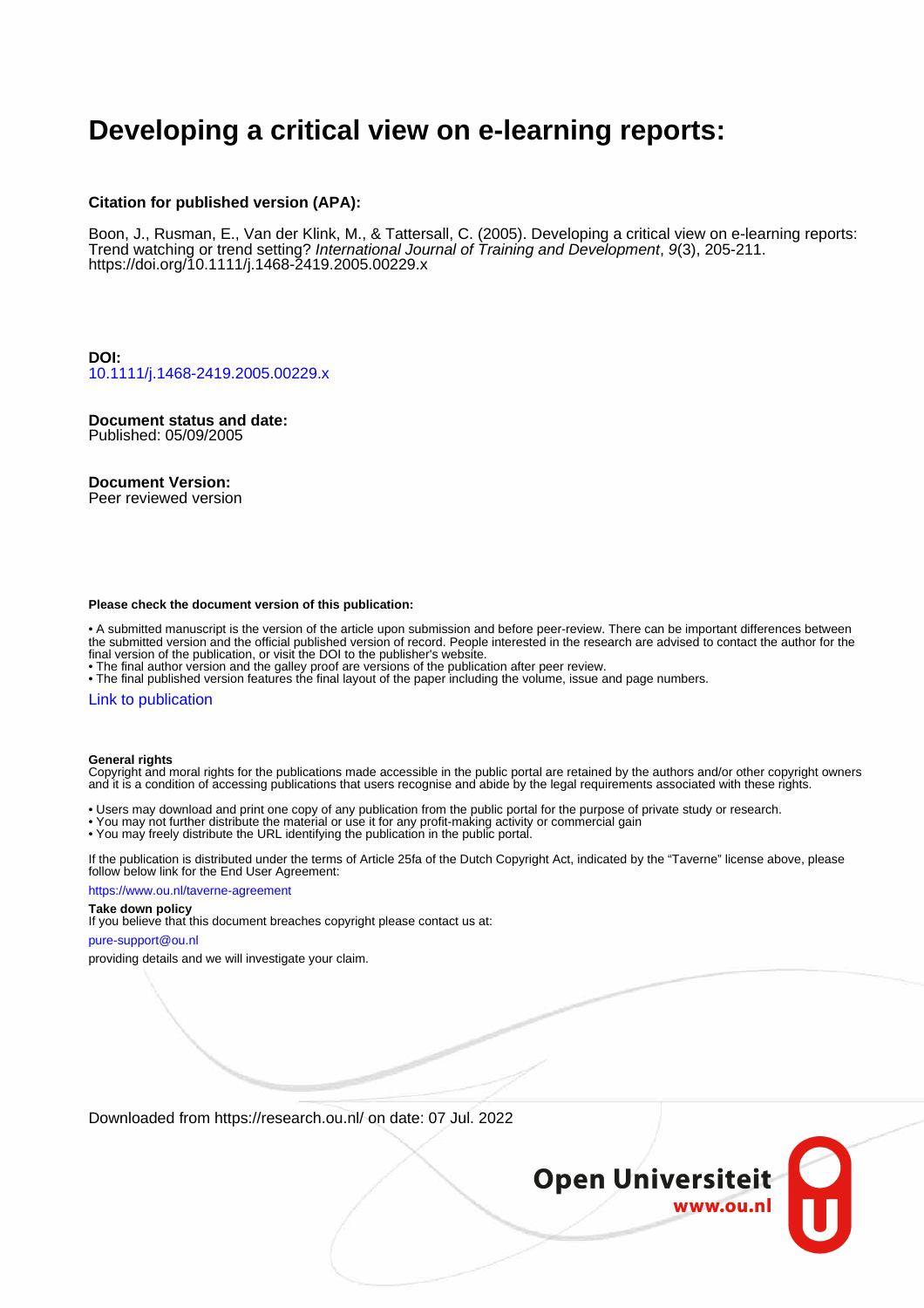This is a pre-print of the article that was published as

Boon, M. J., Rusman, E., & Klink, M. R. van der (2005). Developing a critical view on e-learning reports: Trend watching or trend setting? *International Journal of Training and Development*, *9*(3), 1- 27.

> http://www.blackwell-synergy.com/toc/ijtd/9/3 © 2005 Blackwell.

## **Developing a critical view on e-learning trend reports: trend watching or trend setting?**  Jo Boon, Ellen Rusman, Marcel van der Klink, Collin Tattersall

*Trend watching reports are an indispensable resource in the e-learning domain. Many HRD departments consider these reports as essential cornerstones for the development of their elearning strategy. But what is the quality of the forecasts made in these reports? In this article, several methods of forecasting trends are discussed, resulting in a checklist to evaluate the quality of trend studies. Next, this checklist is applied to evaluate some significant trend studies. The evaluation results show that the reports do not meet basic quality criteria, such as 'sound methodology' and 'objectivity'. The article concludes with some critical remarks on the role trend watching reports play in the domain of e-learning.* 

### **Introduction**

Many organizations use e-learning. In addition to the provision of information via web-based technologies, e-learning also involves the provision of software packages designed to facilitate (informal) learning for individuals and/or groups both with and without Human Resource Development (HRD) specialists. Undoubtedly, e-learning could provide an enormous boost to opportunities for training, learning, and development (Gold, *et al.,* 2003*).*  The e-learning market is still in its infancy. It is an unstable and non-transparent market, which complicates the forecasting of its future. In the December 2003 special issue of the International Journal of Training and development on e-learning, important observations on the absorption and diffusion of e-learning are demonstrated, showing the complexity and the interrelatedness of the factors involved. This complexity is multidimensional and is related to differences in the absorptive capacity for e-learning in organisations (Graeme et al., 2003), the importance of collaboration and trust as essential factors in e-learning (Mason *et al*., 2003) and also to the risks of using e-learning in terms of costs, interaction or attrition (Welsh *et al*., 2003).

In order to shed some light on the future diffusion and exploitation of e-learning, substantial time and money are dedicated to conducting trend-watching studies. Usually, these studies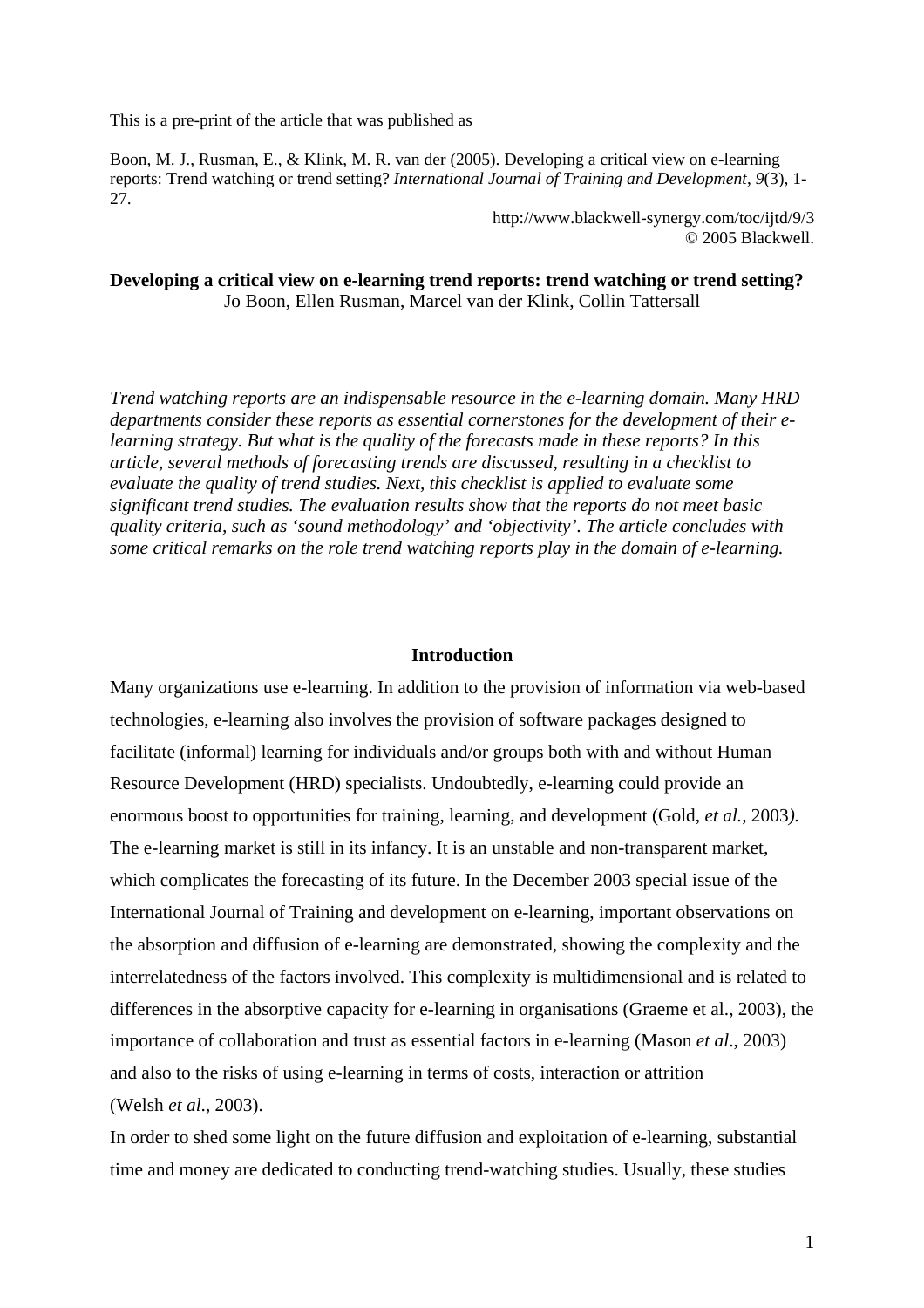focus on the consequences of e-learning developments for future HRD practice, investments or policy.

Discussions on trend reports tend to focus on their content. This article provides a somewhat different angle by discussing the issue of the role, influence and quality of trend-watching reports in the field of e-learning.

The motivation for the article stems from a literature search by the authors which investigated the future of e-learning in Europe (Van der Klink *et al.,* 2002*)*. During the literature search it became clear that not many reports where available, the content of the reports was quite similar and they all referred to one another. After completing the literature search the authors still had many unanswered questions, such as: Who is actually responsible for the content of the reports? How should we value the content? Do we have access to or insight into the data the reports conclusions are based on? While discussing these issues the idea emerged to design a checklist for critical evaluation of trend reports. In this article the authors present the outcomes of their discussions.

 First, attention is paid to developments in the e-learning market. Then the topic of sound trend watching research is discussed. Next, the construction process of the checklist and the checklist itself are described, together with its application. The article concludes with remarks on the difference between trend watching and trend setting and provides recommendations for trend watching in the field of e-learning.

#### **The e-learning market**

In this article, e-learning is defined as "learning or training that is prepared, delivered, or managed using a variety of learning technologies. It includes the delivery of content via Internet, intranet/extranet (LAN/WAN), audio- and videotape, satellite broadcast, interactive TV, CD-ROM" (Rosenberg (2001), Kaplan-Leierson (2002), MASIE Center (2002)). The market for e-learning still appears to be highly unstable: none of the organisations (universities as well as specialized companies) in this market have a large share and competition is high. An indication for this instability is that 60% of the players involved in elearning are at the same time providers and users (CEDEFOP, 2002). Many different providers operate in the market, all supporting different products, processes and services. This heterogeneity of supply causes non-transparency of the market for customers.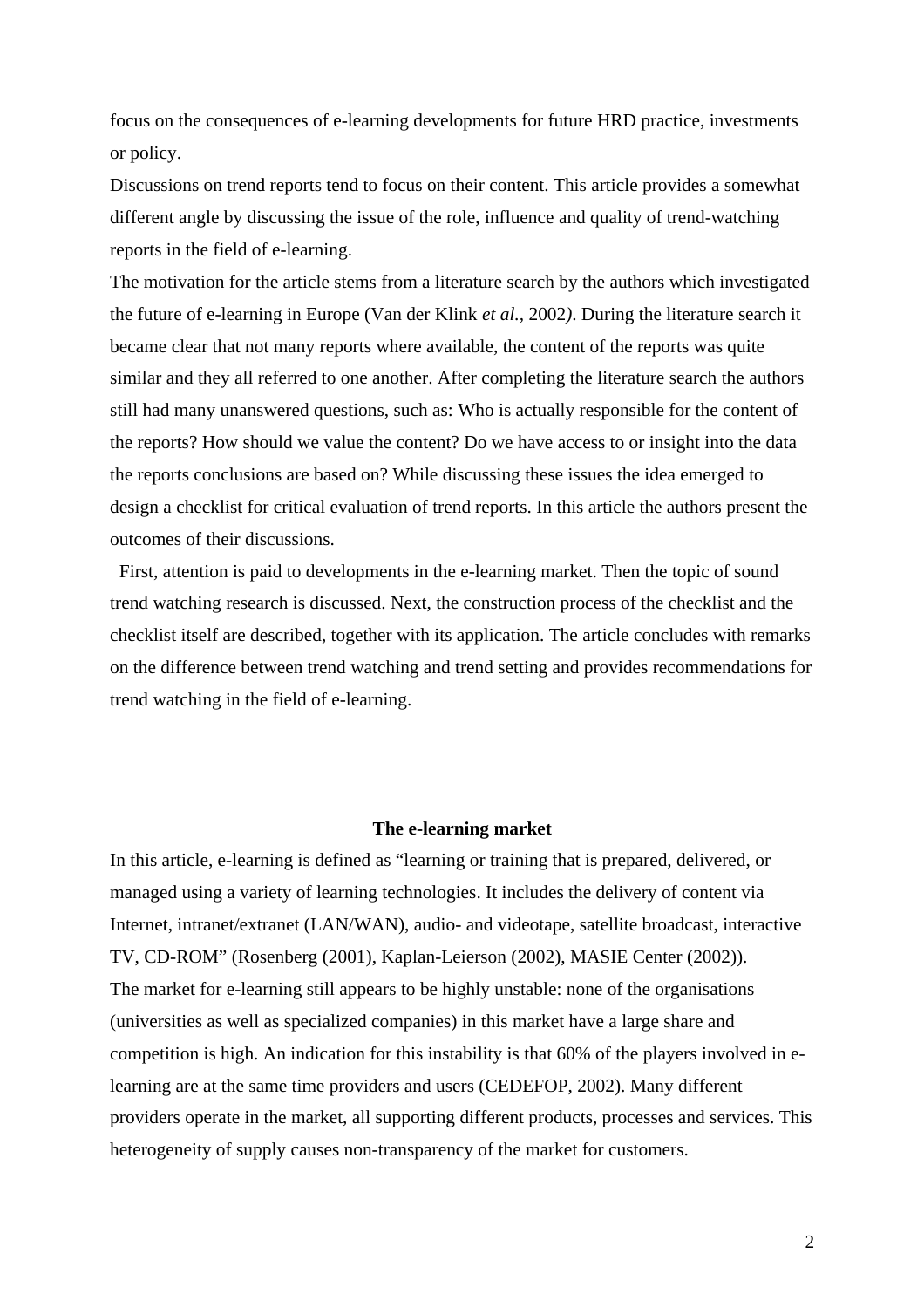Furthermore, the demand of customers is evolving constantly, due to insights gained during implementation of products but also due to shifting concepts at national and international levels. In addition to the initial requirements, focused on 'provision of technology' and 'user friendliness', there are rapidly changing demands, e.g. for pedagogical support and more complex enabling technology (e.g. for collaborative learning and working). The non-transparency of the market and the shifting concepts in the field mean there is a pressing need for predictive trend studies that give an overview of providers, target groups and possible e-leaning solutions. These studies enable developments to be anticipated and assist organisations with the development of e-learning strategies and policies (Van der Klink & Jochems, 2004). This is reflected in the popularity of websites providing information about the latest products and services (e.g. EduTools, 2003) and in the demand for trend studies.

## **Features and difficulties of trend studies**

The methodological and technical constraints of disruptive technologies complicate predictions and exacerbate market instabilities or even their non-existence. This point was stressed twenty years ago by Collingridge (1980), who stated his 'dilemma', that attempting to control a technology is difficult, and not rarely impossible, because during early stages, not enough can be known about its social consequences and by the time these consequences are apparent, control has become costly and slow. The same argument holds true for the development and use of e-learning; in its current, early stage, we think only limited understanding of the full potential is seen, and by the time a sound grasp exists on what elearning might represent and for which groups it is relevant, it might be very hard to change applications and implementations of e-learning solutions.

In his article '*Great expectations, why technology predications go awry*', Brody (1991) describes several reasons why forecasts are sometimes erroneous and what the consequences of inaccurate predictions are in terms of individual careers, research agendas and financial investments. Similarly, Christensen (1997) points to dilemmas related to the prediction of disruptive technologies success: due to several factors (e.g. technology is not related to today's customers' world, but can be tomorrow) the predictability of developments is a rather difficult endeavor.

He concludes that the minimum requirements for good forecasts must be that they indicate future user needs and that the underlying logics and data are replicable by other forecasters.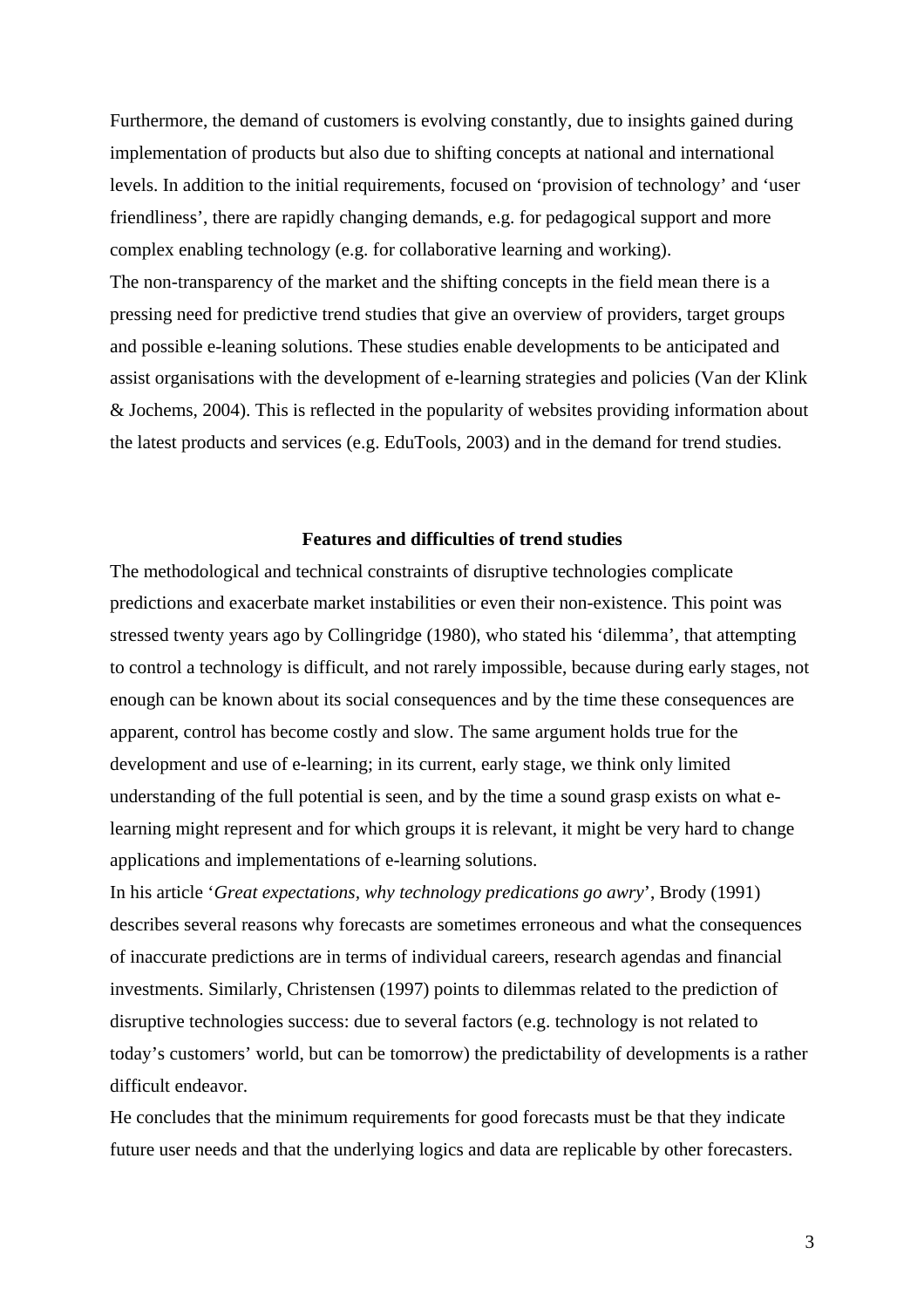Several types of forecasting methods can be distinguished (Porter *et al.*, 1991). The first and the most basic one is *monitoring,* the process of scanning the environment and of organising this information. Monitoring can provide a large amount of useful data. However, it is only applicable in case of lineair developments and if not filtered and structured in an adequate way, monitoring can easily result in an overload of data.

A second method is to obtain the *opinion of experts*. The idea is that the knowledge of a group of experts is superior to the knowledge of one person due to synergy effects and several perspectives on developments, especially when data are lacking and when modelling is difficult or impossible. The weakness of the expert opinion method is that these forecasts are strongly influenced by the way questions are formulated and to different possible expert biases such as work experience, regional specificities and communication skills. A third method is *trend analysis*. Statistical and mathematical techniques are used to expand a known time series into the future The assumption is here that past trends and conditions will continue in the future, hence this method is unsuitable for discontinuities in trends. *Modelling*  is a fourth method, offering a simplified model of the structure and the dynamics of a phenomenon. A model can describe the future behaviour of complex systems in a manageable way. Modelling relies heavily on quantitative data and on the quality of the assumptions underlying the model Finally, *scenario construction* is a method that aims to describe a plausible range of possibilities for the future. Usable forecasts can be constructed from a limited database, describing a set of imaginative descriptions. Although it runs the risk of predicting an imaginary future, scenario construction is a good way to integrate qualitative and quantitative information from different sources into a coherent picture. As a complex of economical, cultural and didactic factors are employed, the scenario method is increasingly adopted in technology forecasting. Typically, a set of three scenarios enclosing the forecaster's view on the range of possible futures are used: 1) a surprise-free projection, describing the baseline and most likely scenario, 2) the worst case projection, offering the pessimistic scenario, and 3) the best case projection, referring to positive changes in the relevant area

In conclusion, no general crystalclear rules can be formulated on the use of a specific forecasting method. The choice of the method depends on a large array of factors, like the complexity of the field, the nature of the development (e.g. lineair or non-lineair), prior knowledge from history and the intended use of forecasts results. .

.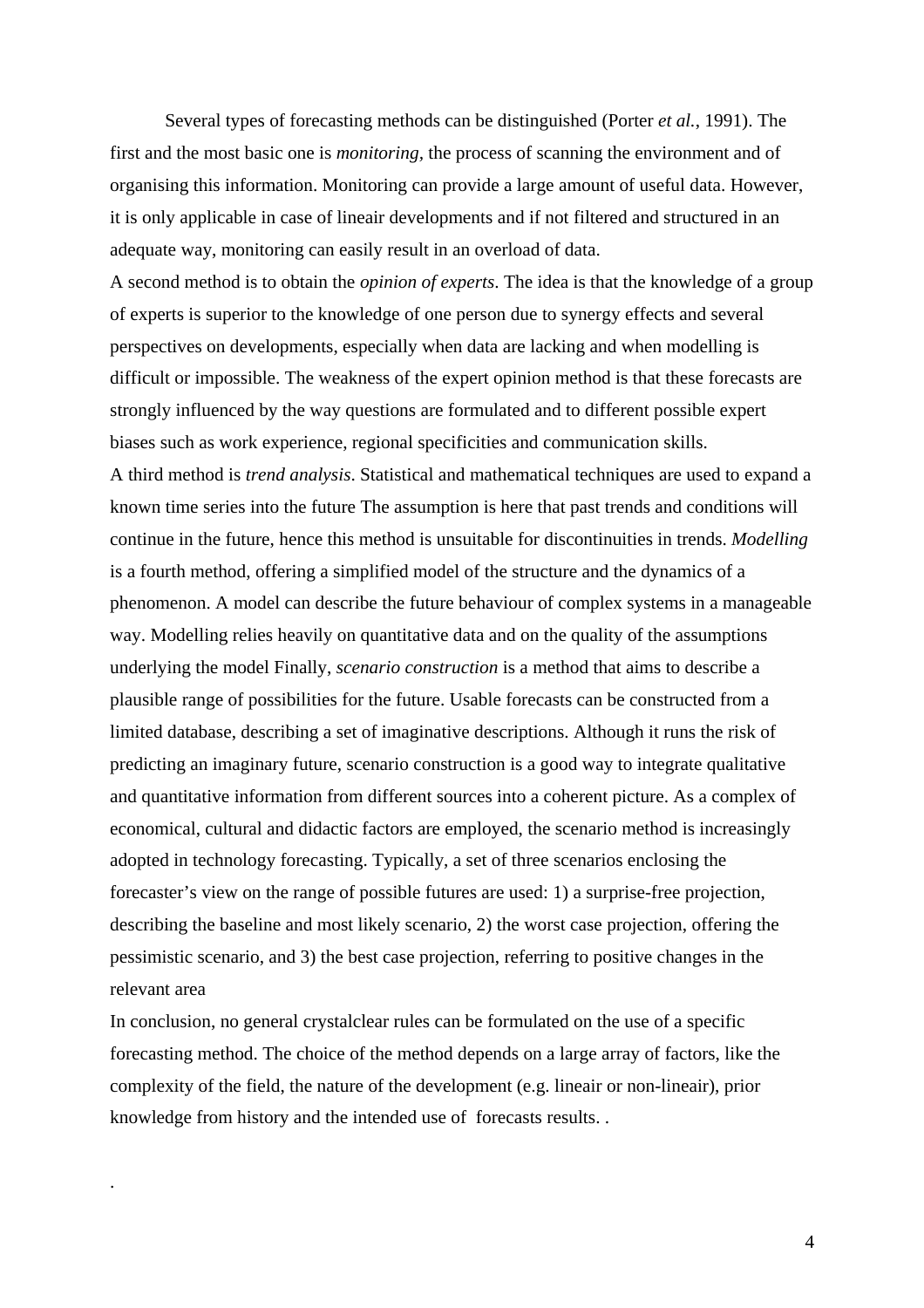### **Construction and application of the checklist**

As mentioned in the introduction of this article, the initial work on e-learning trend reports stressed the need to develop an instrument to compare reports on quality. In this article, the concept of quality is defined on four dimensions: 1) Author and authority, 2) Research and data collection 3) Accuracy of the report, and 4) Objectivity of the presented content. To measure these four dimensions, criteria were constructed, varying between four and six per dimension (see Table 1). For every criterion, a rating scale was developed (see Appendix 1).

*Insert here Table 1*

For the application of the checklist, trend reports were selected that were published between 2000 and 2002. Since we did not have access to certain commercial reports due to high acquisition costs, we relied on studies that were publicly accessible. Two informants were asked to check whether the selected four studies were the most important, recently published trend studies. The informants have an indisputable reputation in the field of e-learning and hold the position of professor in e-learning and senior researcher in the field of e-learning respectively. Both informants reported that according to their knowledge no significant recently published studies were excluded from the list.

The following four studies were included for closer examination: Clark (2002), Close, Humpreys and Ruttenbur (2000), Ruttenbur, Spickler and Lurie (2000), and Bachman (2000). Subsequently, two assessors applied the checklist to evaluate these reports. After performing individual evaluation, the two assessors shared their results and discussed their findings to reach mutual agreement. It appeared that the findings of the assessors did not contrast strongly and establishing mutual agreement was possible for every single criterion.

## **Outcomes of the evaluation**

*Insert appendix 2*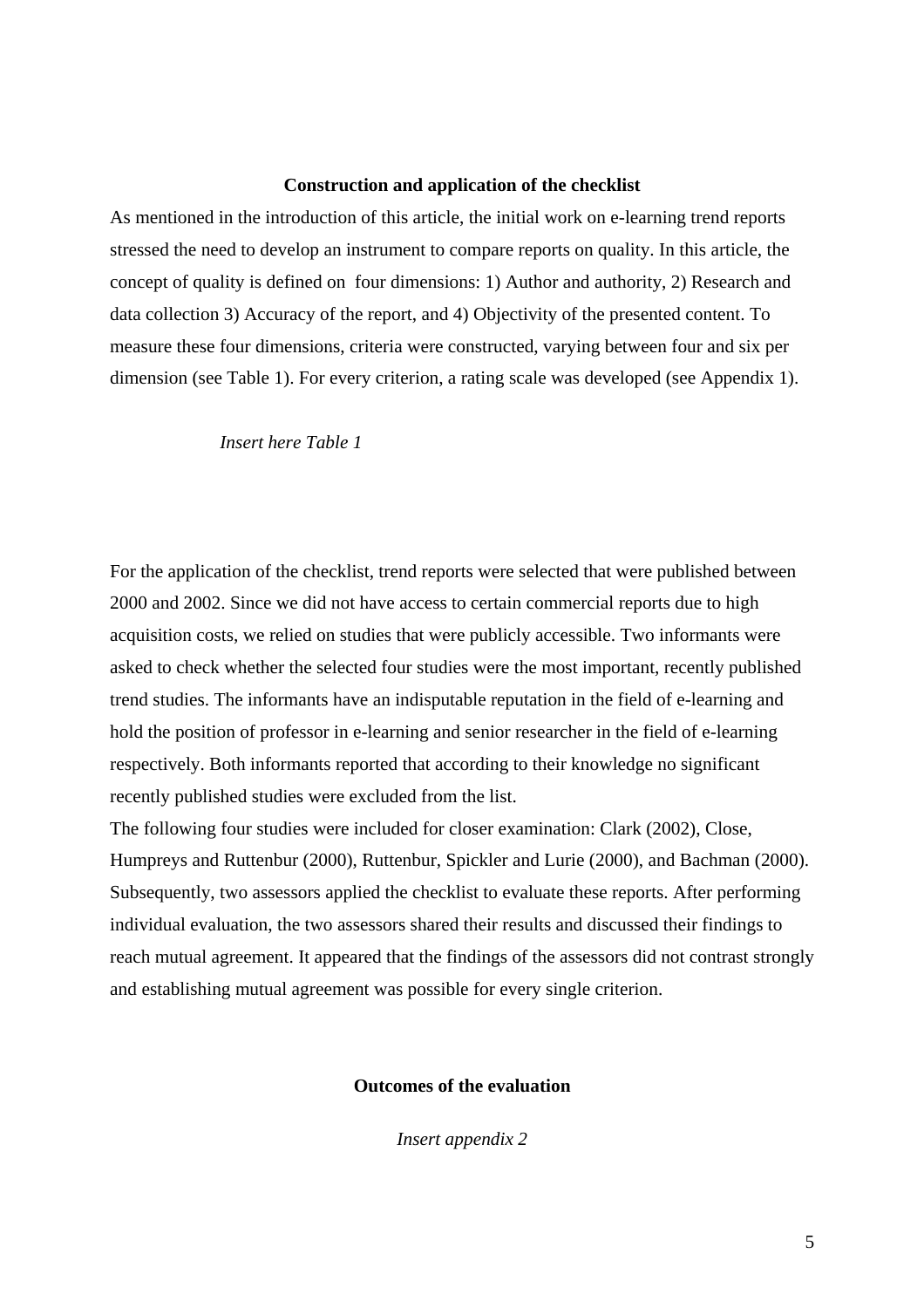Considering the four dimensions that were used to rate the reports, all four reports obtained the maximum score for the dimension 'Author and authority', implying that it is clear who was responsible for writing and publishing the report. Below average scores can be observed for the dimension 'Accuracy of the document', and very low scores were observed for the dimensions 'Objectivity' and 'Accuracy of research and data collection'. The low scores on the dimension 'Objectivity' can be explained by the fact that the reports used persuasive and quite optimistic language to predict e-learning's future. Moreover, the reports did not pay substantial attention to possible barriers that might have negative effects on the future of e-learning.

Very low scores were observed for the dimension 'Accuracy of research and data collection'. In fact, the reviewed studies are mostly quasi-scientific in the sense that authors point to a large range of possible developments, using a selection of empirical data, mostly without reference to the source of the data and referring to expert opinions. This may indicate a bias, by only providing information that supports optimistic views.

It is remarkable that trend studies in the domain of e-learning are hardly based on sound methodological approaches. None of the methods described in Porter's (1991) overview of forecasting methods is used. The studies are hardly reproducible by other researchers, because the conceptual framework, data used and the methodology were not made explicit. The trend reports, although they reflect sometimes a very uncertain future, are evidently keen on describing a rosy future. The large distribution of commercial trend reports via the Internet strengthens the image of a bright future because of the frequent quotations by business press and academia.

## **Conclusions and discussion**

In this final section, we address the following topics: the methodology, some conclusive remarks, and recommendations.

The methodology that was used in this study for evaluating the quality of the trend reports obviously has some limitations. First, only a limited number of trend reports were included. However, the reports that were evaluated can be regarded as major trend reports that have a significant impact on the discussion about the e-learning future. They are cited by a broad group of experts working in this domain both in private industry, in academia, and in governmental services. Second, the number of dimensions that were used for evaluating the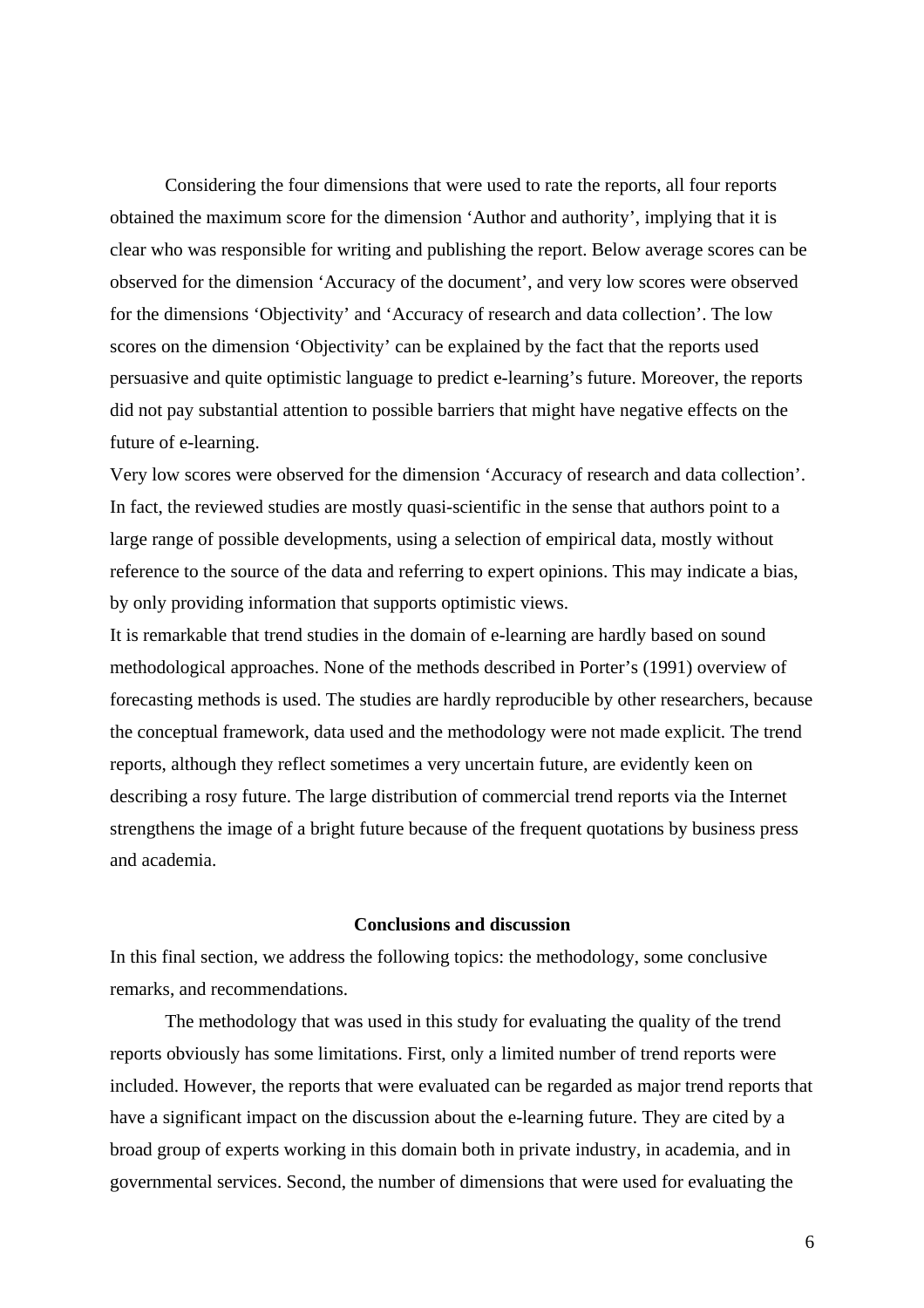quality of the reports was limited to four. Nevertheless, these four dimensions do cover the main characteristics and basic quality criteria of trend reports. Thus the approach can be regarded as appropriate for exploring the basic quality aspects of trend watching studies and for enhancing the discussion on this topic.

With this exploration, we do not intend, and are not in the position, to criticize either the writers or the users of the trend reports. Our only message is to note that the effect of these trend reports is rather the setting than the watching of trends. Without a close look at the methodology used, most actors in this field cite these reports rather uncritically. The effect is an increase in status and hence credibility of the reports.

Therefore, we would like to advise readers to be critical of the quality of trend studies in the domain of e-learning. The checklist presented in this article provides a useful conceptual framework to evaluate the basic quality of trend studies.

## **Acknowledgements**

The authors' efforts were partly funded by the European project 'Alfanet',

<http://www.softwareag.es/alfanet>

### **References**

Bachman, K. (2000). *Corporate e-learning: exploring a new frontier* (WR Hambrecht + Co). Brody, H. (1991) Great expectations. Why technology predications go awry, *Technology review***, 2***,*  july, 39-44. CEDEFOP (2002) *E-learning and training in Europe* (Luxembourg: CEDEFOP). Christensen, C.M. (1997). *The innovator's dilemma, when new technologies cause great firms to fail*  (Boston: Harvard Business school press). Clark, D. (2002) *The markets for e-learning* (EPIC Consulting) Close, R.C., Humphreys, R., Ruttenbur, B.W. (2000*) E-learning & knowledge technology* (New York: SunTrust Equitable securities). Collingridge D.(1980) *The social Control of Technology* (New York: St. Martin's Press). Gold, J, Rodgers, H. & Smith, V. (2003) What is the future of the human resource development professional? A UK perspective *Human Resource Development International, 6*, 4, 437-456. Graeme M., Massey J.& Clarke T. (2003) When absorptive capacity meets institutions and (e)learners: adopting, diffusing and exploiting e-learning in organisations. *International Journal of Training and Development, 7,4, 228-244.*  Hall, B. *FAQ's about e-learning* Available:<http://www.brandonhall.com/public/faqs2/> Edutools (2003) *Providing decision-making tools for the EDU community* Available: http://www.edutools.info/index.jsp Kaplan-Leierson, E. (2002) *ASTD's Learning circuits glossary .*Available: <http://www.learningcircuits.org/glossary.html> MASIE Center (2002) *Making sense of learning specifications and standards* Available: <http://www.masie.com/standards/S3>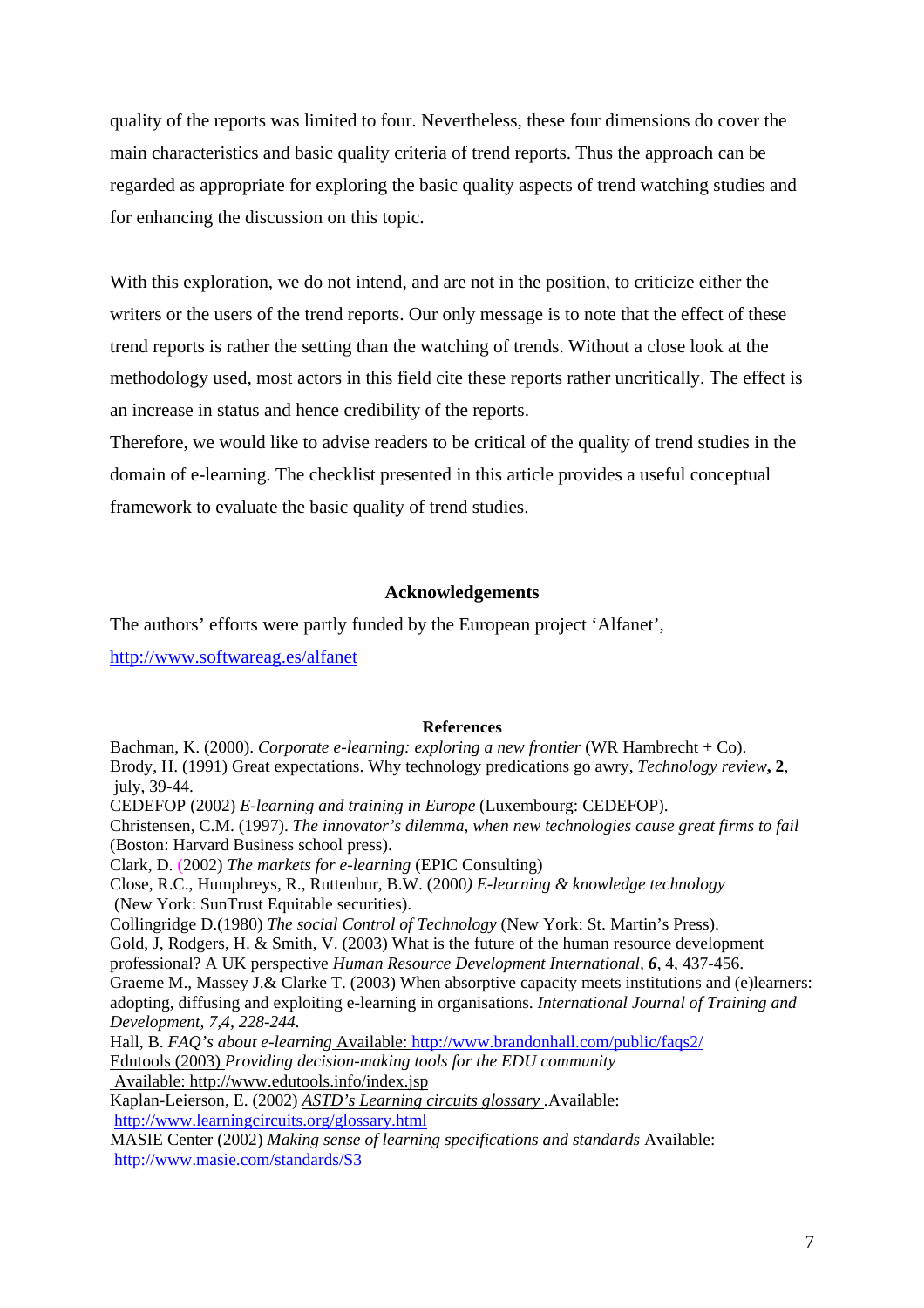Mason J., Lefrere P. Trust, collaboration, e-learning and organisationsl transformation. *International Journal of Training and Development, 7,4, 259-286.*Porter A.L., Rossini F.A. & Stanley R. (1991) (eds*) A guidebook for technology assessment and impact analisys* (New York: John Wiley & sons). Rosenberg, M.J. (2001) *E-learning. Strategies for delivering knowledge in the Digital Age*  (New York: McGraw-Hill).

Ruttenbur, B., Spickler G.C., Lurie S.A.(2000) *E-learning The engine of the knowledge economy* (New York: Morgan Keegan & Co. Inc. Members New York Stock Exchange).

Van der Klink, M., Jochems, W. (2004) Management and organization of integrated e-learning in W. Jochems, J. Van Merriënboer, and R. Koper, (eds) *Integrated e-learning. Implications for pedagogy, technology & organization,* 151-163 (London/New York: RoutledgeFalmer).

Van der Klink *et al.* (2002) (eds) *D72 Initial market studies. Deliverable report for the project 'Active Learning for Adaptive Internet (ALFANET)* (Heerlen: Open University of the Netherlands).

Welsh E.T., Wanberg C.R., Brown K.G. & Simmering M.J. E-Learning: emerging results and future directions. *International Journal of Training and Development, 7,4, 245-258.*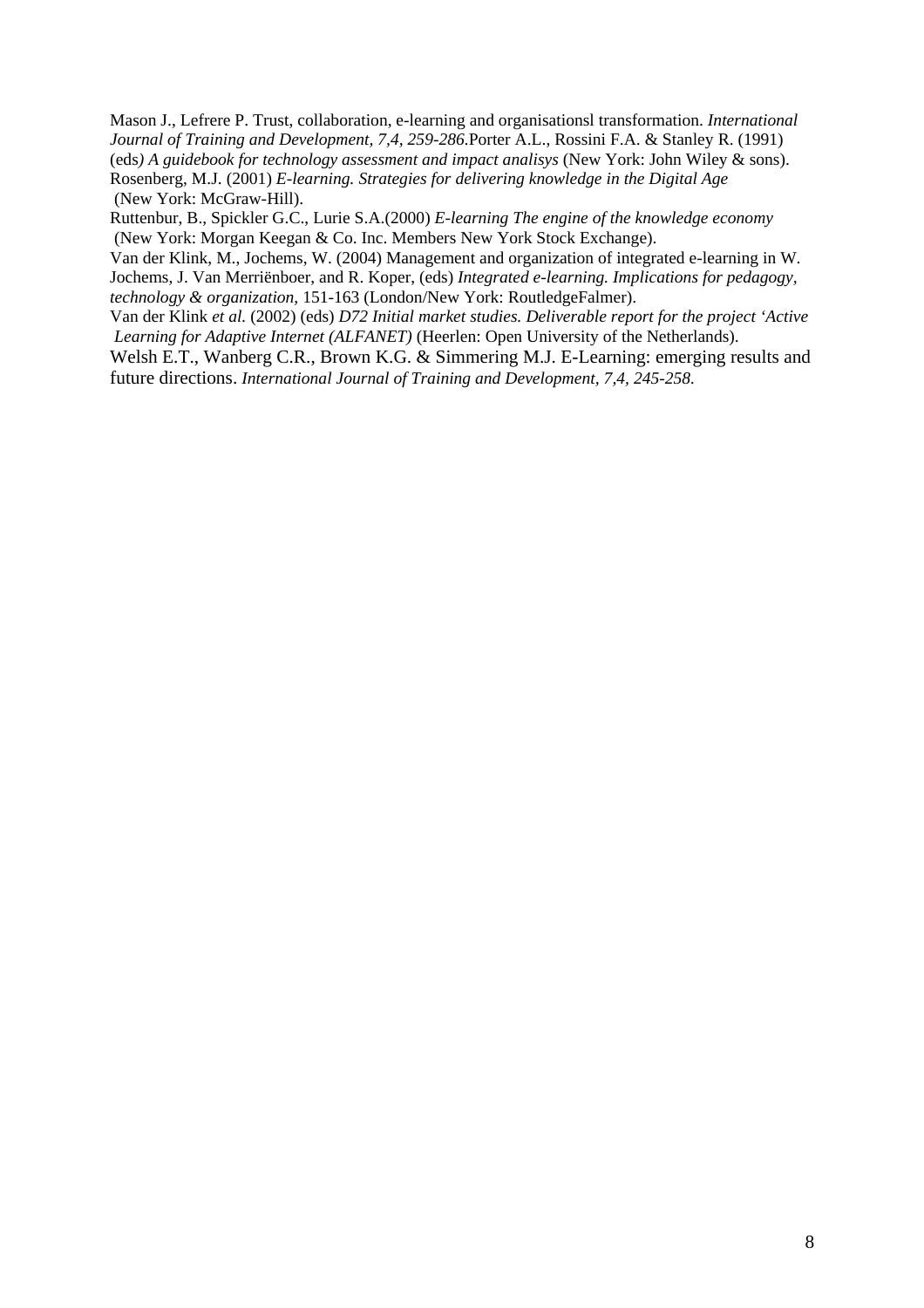## **Appendix 1** Ratings of the criteria

Rating scales Yes (1 point) No (0 points) were used for items 1,2,3,4,5,6 Rating scales Detailed information (1 point), Some information (0,5 point), No information (0 points) were used for items 7,8

Rating scales Detailed information (1 point), Some information (0,5 point), No information (0 points), Not applicable (0 points) were used for items 9,11

Rating scales: High (1 point), Moderate (0,5 point), Low (0 points) Not applicable (0 points) were used for items 10, 12

Rating scales Very (1 point), Medium (0,5 point), Not at all (0 points) were used for items 13,14,15,16,17,18,22 Rating scales Very (0 points), Medium (0,5 point), Not at all (1 point) were used for items 19,21 Rating scale Yes (0 points), No (1 point) was used for item 20

| Report                                     | Author and<br>authority<br>$(6$ points<br>maximum) | Accuracy of<br>research and<br>data collection<br>$(6 \text{ points})$<br>maximum) | Accuracy of the<br>document<br>$(6 \text{ points})$<br><i>maximum</i> ) | <i>Objectivity</i><br>(4 points<br>maximum) | Total score<br>(22 points<br>maximum) |
|--------------------------------------------|----------------------------------------------------|------------------------------------------------------------------------------------|-------------------------------------------------------------------------|---------------------------------------------|---------------------------------------|
| Clark (2002)                               | 6                                                  | $\overline{0}$                                                                     | 2,5                                                                     | 0,5                                         | 9                                     |
| Close, Humpreys<br>and Ruttenbur<br>(2000) | 6                                                  | $\overline{0}$                                                                     | 2,5                                                                     |                                             | 9                                     |
| Ruttenbur,<br>Spickler and<br>Lurie (2000) | 6                                                  | 0,5                                                                                | 4                                                                       | 1,5                                         | 12                                    |
| Bachman, K.<br>(2000)                      | 6                                                  | $\overline{0}$                                                                     | 3,5                                                                     |                                             | 10,5                                  |

## **Appendix 2** Outcomes of the evaluation